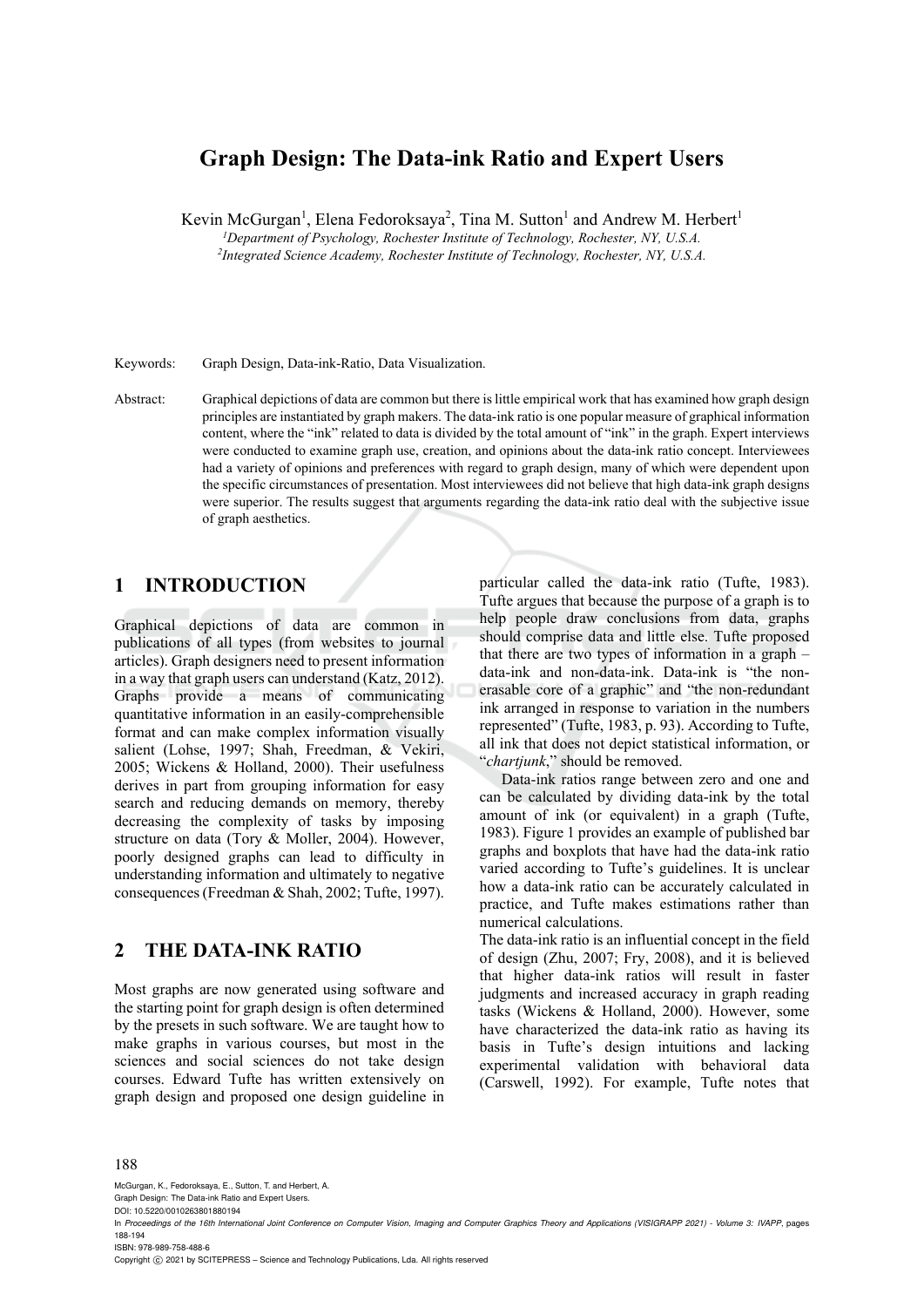

Figure 1: Example bar graphs and boxplots varying in data-ink ratio per Tufte's guidelines. These are adapted from published studies to create three levels of data-ink ratio. These were provided as examples to the participants interviewed. Bar graphs from Lellis et al., 2013 and boxplots from Romoser & Fisher, 2009.

chartjunk should only be removed "within reason" (Tufte, 1983, p. 96). This lack of specificity reflects subjectivity in graph design choices.

#### **2.1 Responses to the Data-ink Ratio**

The data-ink ratio and Tufte's design recommendations have met with mixed reactions in the literature. Some argue that the data-ink ratio is a convenient way to measure the extent to which chartjunk is used (Wainer, 1984). In contrast, Tukey (1990) describes the data-ink ratio as a "dangerous idea" and argues that overreliance on it can be destructive and result in graphs that are both busy and distracting. Removal of the box portion of a boxplot results in three distinct perceptual groupings that are from unrelated samples. Although the underlying idea behind maximizing the data-ink ratio is to avoid busyness and distraction in graph design, both Kosslyn (2006) and Tukey (1990) suggest that those recommendations alone would not produce the type of graphs which Tufte advocates. There is some evidence that chartjunk may benefit graph users (Hullman, Adar, & Shah, 2011).

 Empirical tests of the data-ink ratio have yielded mixed results. When data-ink ratio has been varied, high data-ink ratio graphs were not preferred over lower ratio graphs (Kulla-Mader, 2007; Tractinsky & Meyer, 2007) and did not produce consistent differences in graph interpretation performance (Gillan & Sorensen, 2009). Similarly, recall of information from low and high data-ink ratio graphs has not been found to differ, with some evidence that low data-ink ratio graphs with embellishments are better remembered (Bateman et al. 2010; Kelly,

1989). Other findings suggest better performance for subjects viewing medium data-ink ratio graphs (Blasio & Bizantz, 2002; Gillan & Richman, 1994).

#### **2.2 Graph Comprehension**

A variety of cognitive processes are associated with graph comprehension, with most research focusing on perception of graph components (Carswell, 1992; Cleveland & McGill, 1984, 1985; Pinker, 1990). Perceptual grouping of graph elements has been emphasized as important for graph comprehension (Kosslyn, 2006) and users find effective graphs allow users to group information by colour, shape and so on (Shah et al., 1999).

#### **2.3 Rationale**

Tufte (2015) has disparaged research on the data-ink ratio concept for using undergraduate students as participants. Models of graph comprehension include graph literacy skills, or graph schemas, as an important factor, so Tufte's criticism may have some merits. An interview method was used to gather qualitative data from experts who produce and use graphs.

A semi-structured interview method was used (Carpendale, 2008). A discussion guide was created to provide the necessary structure for the interviews,<br>including introductory information, potential introductory information, potential interview questions, and a rough outline for the interview. The goal was to have some structure but to allow for flexibility during the interviews (Portigal, 2013). The qualitative interview data were analyzed using thematic analysis, a flexible method in which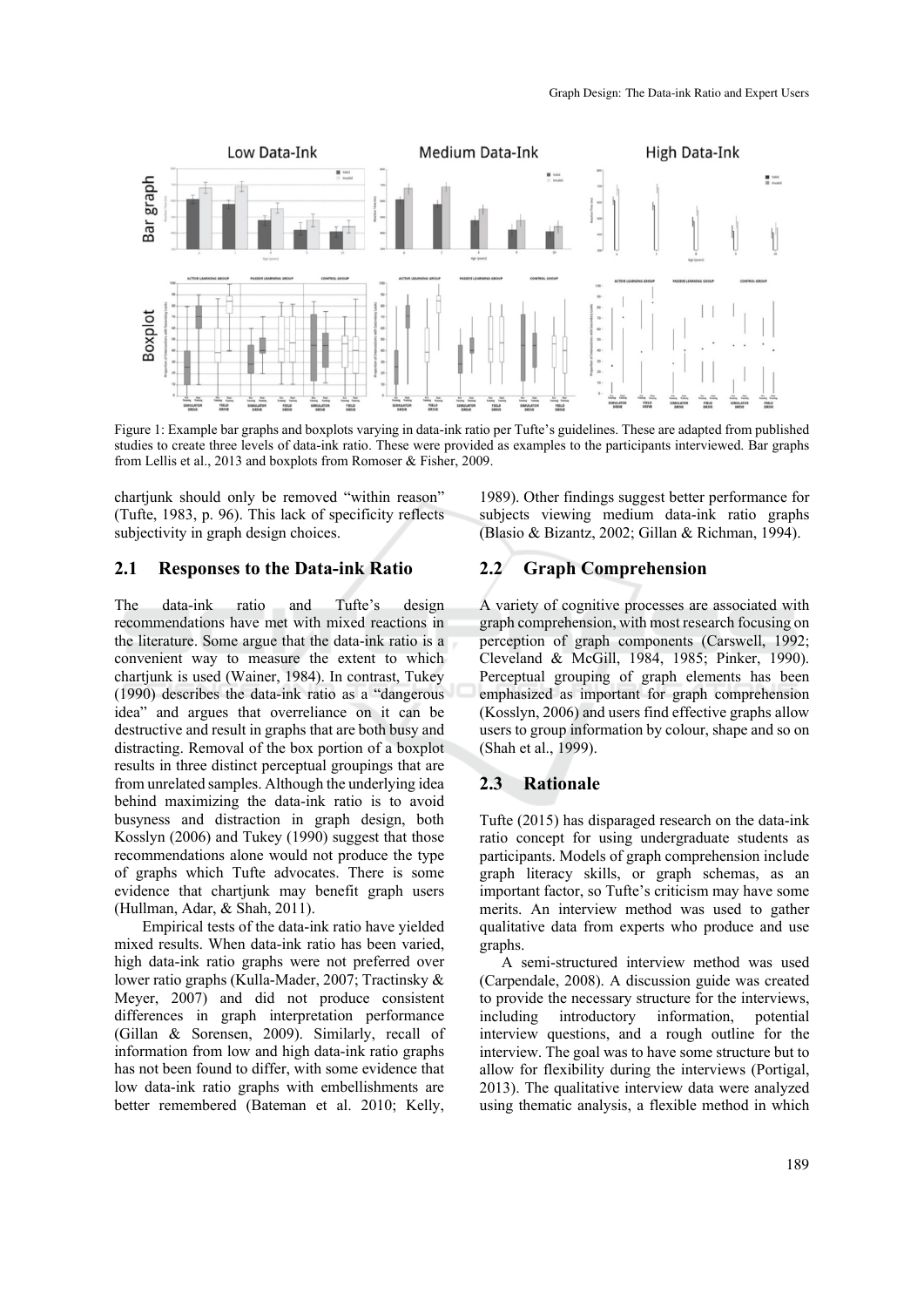interviewee opinions and interviewer observations are grouped into common themes (Carpendale, 2008). Themes represent patterns in responses which relate to the research questions and researcher judgment is inherent in thematic analysis (Braun & Clarke, 2006). A list of codes is generated from the transcribed interviews, and the codes are further organized into themes.

# **3 METHODS**

Interviews were conducted with 7 faculty members from the Rochester Institute of Technology (RIT) with a variety of academic backgrounds. Five interviewees held doctorate degrees. Three of those were in psychology, one was in psychophysiology and one was in industrial engineering, but taught courses in applied statistics. The other two interviewees held a master's degree (the terminal degree in their field) – one in graphic design and the other in visual and verbal communication. Participants were solicited based on a preference for faculty who were likely to have opinions regarding graph design (e.g., faculty in design, human factors and statistics) and/or those with frequent graph use. Participants were found through recommendations from faculty members and departmental web pages.

### **3.1 Materials and Procedure**

After agreeing to participate, interviewees were sent a common set of nine pre-interview questions via email (e.g., What type(s) of graphs do you create most frequently? What are the most important factors in the design of graphs you create?). These questions were focused on graph use and creation, and participants' responses were used to create discussion guides tailored to each person interviewed. Two interviewees had prior knowledge of the study and interview methodology (EF & TMS), but it was determined that their responses were not substantively different from those of other interviewees.

**CHNO** 

Each interview lasted roughly one hour and focused on the use and creation of graphs, context of graph use, the importance of aesthetics in graph design, knowledge of and opinions about the data-ink ratio concept, and feedback on example graphs with varying data-ink ratios. The example graphs were bar graphs and boxplots that were systematically edited to increase or decrease the data-ink ratio. Thus, a low, medium and high data-ink ratio version of a bar graph and boxplot were shown as part of the interview.

Interviews were conducted in participants' offices to allow access to personal materials, research publications, graph-making software, or any other work artifact that the interviewee wished to reference. Audio recordings of the interviews (recorded with a Sony ICD-PX312) were summarized and synthesized using thematic analysis. Interviewees were given a gift certificate (\$10 value) for their participation in the interview, but were not aware of any remuneration at the time they agreed to participate. Gift certificate funding was provided by RIT's College of Liberal Arts.

### **4 RESULTS**

Interviewees reported using graphs for a variety of reasons, including publishing empirical results, understanding research, teaching courses, measuring student progress in courses, evaluating the effectiveness of interventions, and more. Frequency of graph use ranged from daily usage to a few times over the course of a semester, and heavy usage was reported when involved in research projects.

Bar graphs, scatterplots and line graphs were mentioned most often by the interviewees, with others such as radial graphs, boxplots, ISOTYPE and histograms mentioned infrequently. Some interviewees preferred to use particular types of graphs, such as bar graphs, because of ease of interpretation, or boxplots because they show complete distributions. One interviewee had a preference for graphs that plotted every data point. Others didn't have preferences for particular types of graphs, and instead preferred whichever graph was most appropriate for the particular situation.

### **4.1 Data-ink Ratio and Example Graphs**

Three interviewees were familiar with the data-ink ratio concept and provided opinions about it. One of those three had a background in design. Two owned copies of Tufte's book. One of the three described the data-ink ratio as a "neat idea" and agreed that graph features with no relevance should be removed. However, like Carswell (1992), that individual expressed doubts as to whether data-ink ratios can actually be measured and did not believe that the dataink ratio should be maximized, but rather that there is a "sweet spot" for data-ink levels which is lower than the maximum. This interviewee reported that he did not apply the data-ink ratio to the design of graphs he creates. The interviewee with an imaging science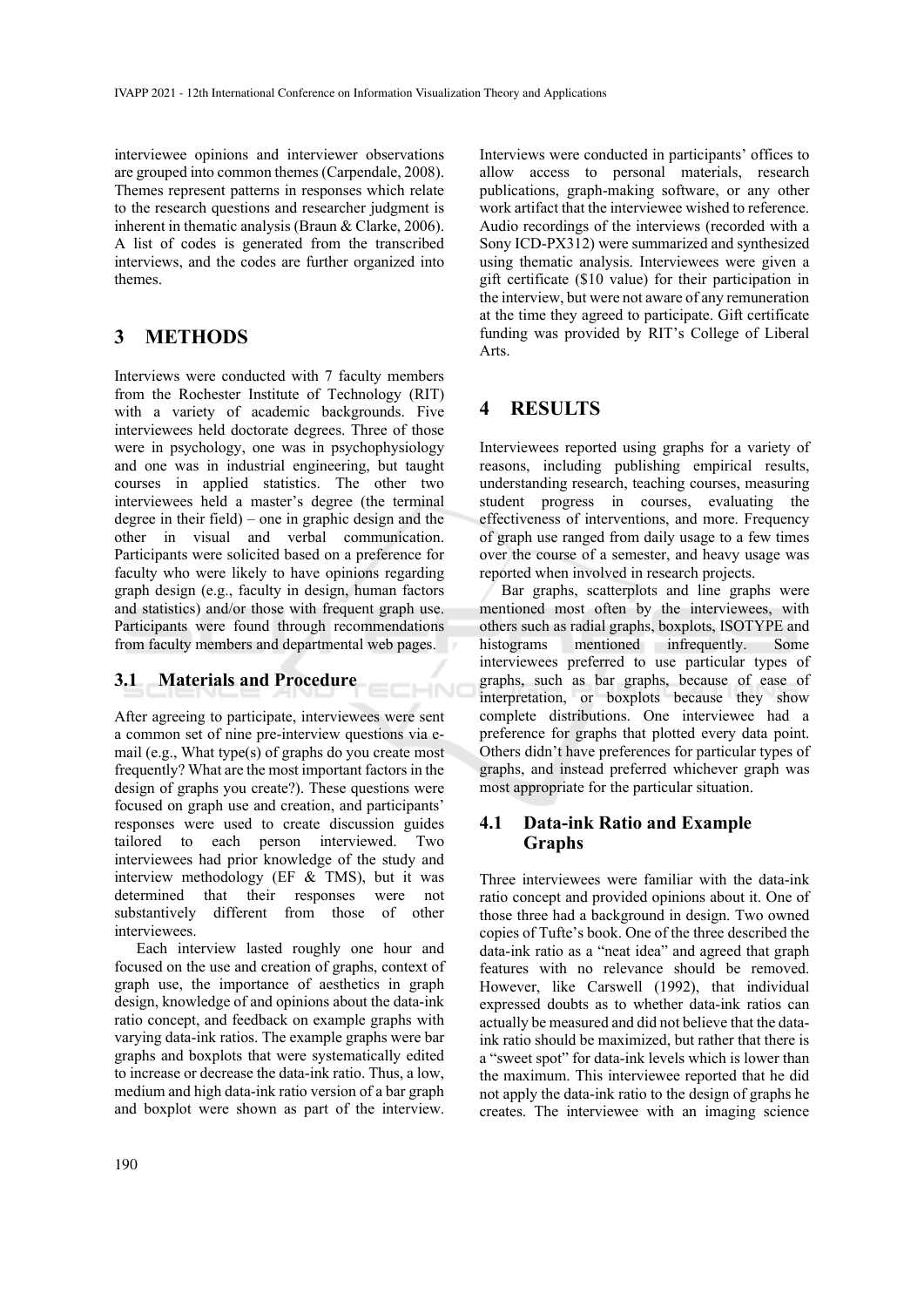background described the data-ink concept as a design argument that didn't result in more usable graphs. The third interviewee, with a background in design, felt much more positively about the data-ink concept and followed and taught many of Tufte's recommendations for graph creation. The remaining four interviewees were either unfamiliar or only vaguely familiar with the data-ink ratio.

Feedback regarding the low data-ink bar graph tended to be negative or neutral. It was described as both "fat" and "chunky" by different interviewees. One interviewee described it as heavy handed, not due to the size of the bars, but because of the "noise" in the form of gridlines, tick marks, and other elements that could be described as non-data-ink. On the other hand, the graph was also described as having "some nice elements" – the T-intersections on the error bars were seen as helpful and the gridlines were not "too heavy," but could have been fainter. Another interviewee identified this as their favorite bar graph version, as the gridlines were helpful due to width of the graph. That interviewee also found Tintersections at the end of error bars to be helpful.

One participant described the medium data-ink graph as "more pleasing" than the low data-ink bar graph due to the increased white space and thinner bars, but would have added faint gridlines and Tintersections to the error bars. On the other hand, a different participant felt that the bars should have been closer together to facilitate comparisons, but identified the graph as their favorite bar graph version.

Two participants believed that the high data-ink ratio bar graph would take longer to interpret than the other versions, although one did note that familiarity with the high data-ink style might make it easier to use. An additional interviewee described the graph as "horrible." Another interviewee found this graph to be elegant and minimal, but unnecessarily wide given the increase in white space created by the thin bars. One interviewee felt that there was "less in the way" in the high data-ink bar graph, and that it could be improved further by removing the "bar" portions of the graph. This interviewee saw bars in general as a waste of ink which might not add anything, as the error bars are the key information. Another interviewee felt that the high data-ink bar graph had been "cleaned up" compared to the others, but that the bars could be thicker to make it easier to differentiate between their colors.

The low data-ink boxplot was generally described as too busy. More interviewees gave negative comments about the gridlines in this graph than about the bar graph gridlines. Although they were the same

size and color as the gridlines in the bar graph, there were a greater number in the boxplot (4 vs. 9, respectively), suggesting that opinions regarding the inclusion of gridlines are dependent upon the specific graph. The medium data-ink boxplot received more positive feedback than the low data-ink boxplot, though many interviewees suggested varied alterations to the design which they felt would improve it.

The high data-ink boxplot was widely disliked – all but one interviewee found it hard to read. It was noted that the box portion, present in the low and medium data-ink boxplots, helps to make each distribution cohesive. This is similar to Kosslyn's (1985) argument that completing forms results in fewer perceptual units. One interviewee commented that the graph required too many "mental gymnastics," and wasn't sure that she would have known it was a boxplot in a different context. A different interviewee felt that the high data-ink boxplot "says the same thing as the others," but does so more efficiently. Additionally, that interviewee felt that the high data-ink design would be accepted with time, and that the other designs may eventually look archaic. Finally, two interviewees who gave negative feedback about this graph commented that it does highlight the trend of median values in the graph given the large amount of white space around them.

#### **4.2 Graph Creation**

PUBLICATIONS A number of salient themes emerged on the topic of graph creation goals. Nearly all interviewees named clarity as a design goal, which was defined as readability or "ease of use," as well as avoiding clutter. Interviewees wanted their graphs to be understood by others with little effort. Accuracy was also mentioned frequently as a design goal – graphs should show the data as they actually are without obscuring phenomena. The use of truncated axes was the typical example of inaccuracy or dishonesty in graph design.

Interviewees reported using a variety of software packages to create graphs, including Excel, SPSS, R Statistics, Adobe Illustrator, InDesign, MATLAB, and JMP. Some interviewees used multiple programs for graph creation, choosing whichever is more appropriate (or easier) for a given graph creation task. Two interviewees reported sketching graphs by hand when early in the graph design process, which was described as a way to avoid the limitations of software and find the best way to display the data. The importance of matching graph type to data type was emphasized by three interviewees. For example, bar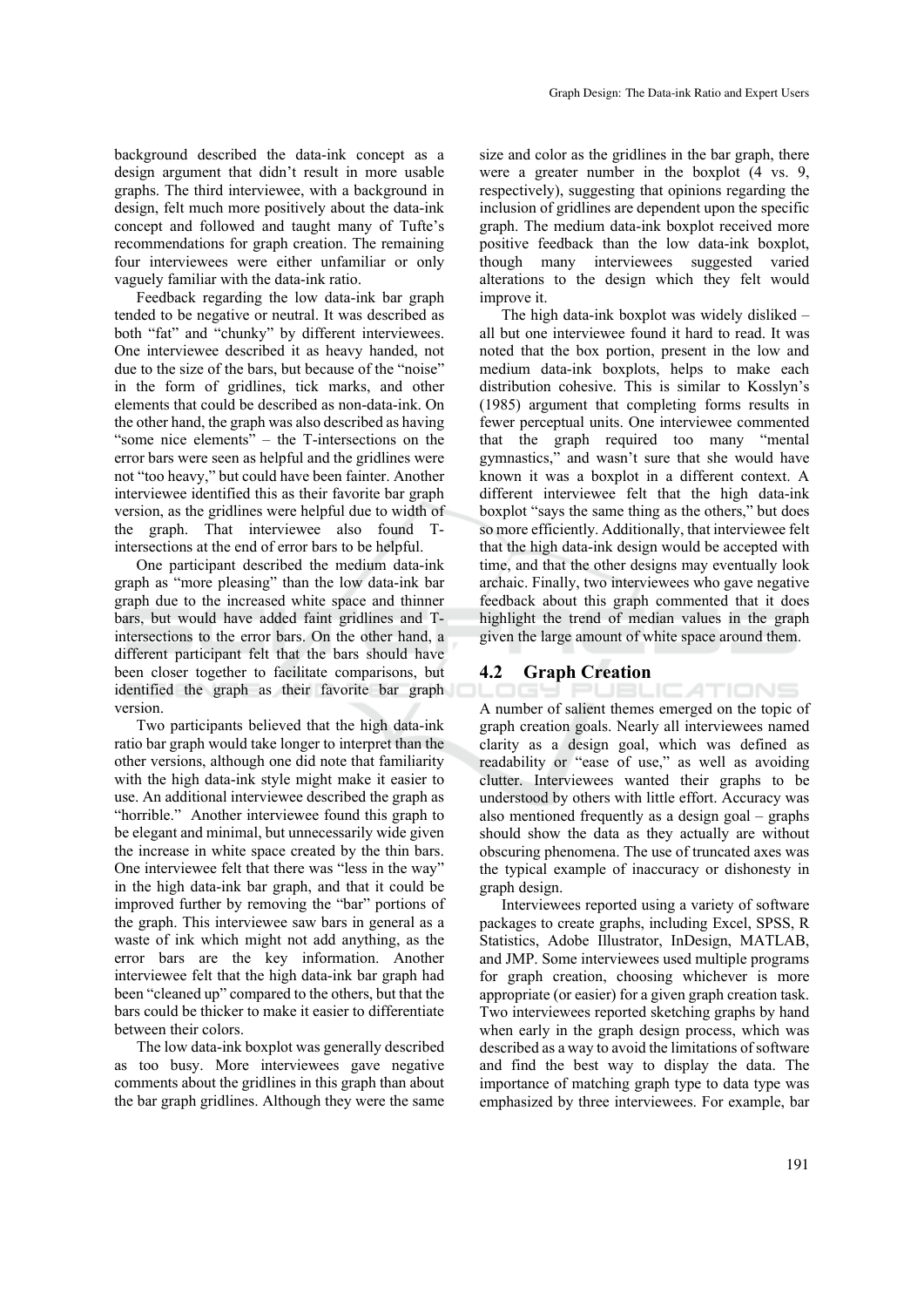charts were listed as appropriate for comparing categorical data, and scatterplots or line graphs for trend data. This was seen as an aspect of graph creation and design requiring particular skills and knowledge.

Aside from an emphasis on accuracy, there were four other graph design factors mentioned: aesthetics, good labeling, Gestalt (notably grouping), and a consistent hierarchy. All interviewees were conscious of the *aesthetics* of graphs they create, but had a variety of definitions for this concept. Some used words like "clean" or "elegant" to describe their goals with regard to aesthetics. Both of the interviewees with a design background mentioned "balance" as a graph design goal – the idea that a graph creator must make trade-offs between simplicity, visual interest, clarity, and completeness. Some interviewees described graph-making conventions as "heavyhanded" or even ugly, and nearly all interviewees expressed some level of dissatisfaction with the look of default designs offered in software packages. *Effective labeling* was critical to a number of interviewees – three reported that labels are among the first features of graphs that they read, and that they are helpful for identifying the variables or conditions in an experiment. *Gestalt principles* were mentioned in multiple interviews by those with both psychology and design backgrounds. Features such as color and grouping via proximity were seen as important to good graph design. The principle of closure was explicitly discussed – one interviewee noted that the "box" portion of a boxplot helps each element to look like a cohesive unit. *Hierarchical structure* in graph design was explicitly mentioned by two interviewees. One reported that the data should always be primary in visual emphasis. The other interviewee reported that the "most important things" in a graph should be emphasized in the design, and that the designer should know what the hierarchy of their graph is. For example, if a line graph is being used to show trend data, the line portion is most important, and that element should be bolder than elements such as axes or tick marks.

Interviewees had few absolute rules with regard to graph creation – the majority of design choices described during the interviews were dependent upon the specific features of the data and context of presentation. Interviewees did not want graphs to be "busy" or to include features such as gridlines or Tintersections, but definitions of what constitutes superfluous varied between participants and situations. It is notable that interviewees did not explicitly focus on or mention the data-ink ratio in their graph design factors.

#### **5 DISCUSSION**

The interviews suggest that if there is an optimal design, it may be a medium data-ink level, as most interviewees preferred and used such designs.

With regard to Tufte's claim that his high data-ink designs would be accepted with time, interview feedback indicated that high data-ink designs are not encountered or accepted by frequent users of graphs. Although models of graph comprehension and the results of the present study do seem to support the claim that viewers would be accustomed to high dataink ratio designs, it does not seem that are "catching on" given Tufte first published the data-ink concept in 1983.

There may be several reasons for this. First, Tufte's designs disrupt the grouping of elements in a graph. Although Tufte's boxplot design allows for the medians to be grouped continuously this may not be useful if the x-axis doesn't represent a continuous variable. And experienced users find the lack of boxes and empty space to disrupt their understanding of what the boxplot is designed to show, namely the distribution of scores for a sample. In boxplots, the vertical grouping of elements is more important than seeing how the medians relate horizontally.

As noted previously, instantiated graph schemas – knowledge regarding specific graph types – have been identified as an important factor in graph comprehension (Pinker, 1990). Adding elements may have acted to reduce visual complexity by facilitating grouping elements or interpreting the data (Donderi, 2003). One interviewee commented that she would not have been able to identify Tufte's high data-ink boxplot as a boxplot without the context provided by the interview. This suggests that the high data-ink ratio graph did not activate the boxplot schema.

# **6 CONCLUSIONS**

The results suggest that the data-ink ratio concept relates to the subjective issue of graph aesthetics. Arguments about the aesthetics of graphs are worth having – interview data showed that graph creators care about the appearance of graphs and make efforts to ensure that their graphs meet their aesthetic standards. Our results indicate a graph creator who prefers the look of Tufte's high data-ink graphs should feel free to use them, but graph creators should not feel that maximizing data-ink ratio will result in more usable graphs. In defending his ideas, Tufte argued that it would be a mistake to underestimate the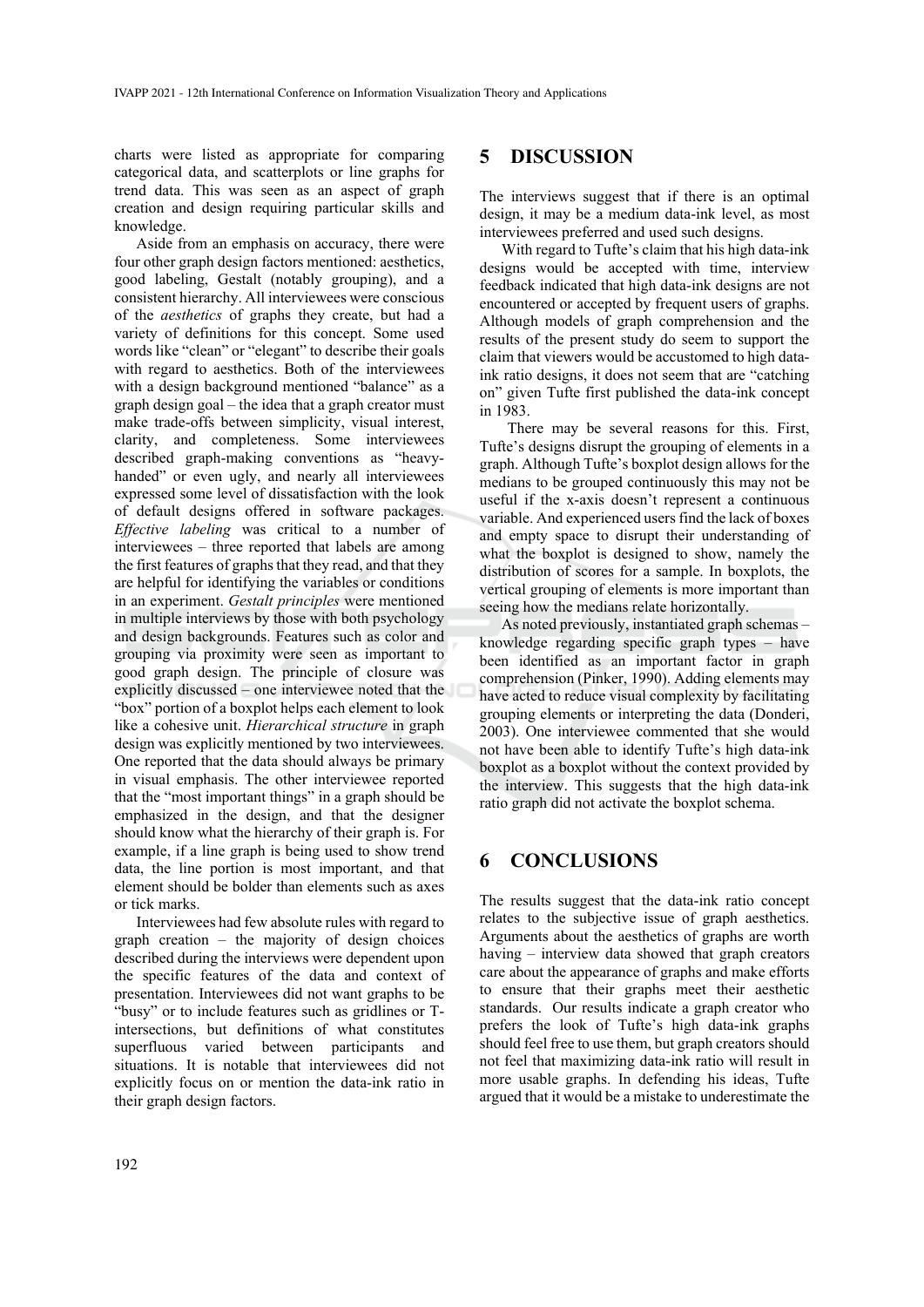### **ACKNOWLEDGEMENTS**

Thanks to the faculty who agreed to participate in our study. Thanks also to funding provided by the College or Liberal Arts at RIT.

### **REFERENCES**

- Bateman, S., Mandryk, R., Gutwin, C., Genest, A., McDine, D., & Brooks, C. (2010). Useful junk? the effects of visual embellishment on comprehension and memorability of charts. *Proceedings of the SIGCHI Conference on Human Factors in Computing systems*, 2573–2582.
- Blasio, A. J., & Bisantz, A. M. (2002). A comparison of the effects of data-ink ratio on performance with dynamic displays in a monitoring task. *International Journal of Industrial Ergonomics*, *30*, 89-101.
- Braun, V., & Clarke, V. (2006). Using thematic analysis in psychology. *Qualitative Research in Psychology*, *3* (2), 77-101.
- Carpendale, S. (2008). Evaluating information visualizations. In A. Kerren, J. T. Stasko, J.-D. Fekete, & C. North (Eds.), *Information visualization* (p. 19-45). Berlin, Heidelberg: Springer-Verlag.
- Carswell, C. M. (1992). Choosing specifiers: An evaluation of the basic tasks model of graphical perception. *Human Factors*, *34*, 535-554.
- Cleveland, W., & McGill, R. (1984). Graphical perception: Theory, experimentation, and application to the development of graphical methods. *Journal of the American Statistical Association, 79,* 531-554.
- Cleveland, W., & McGill, R. (1985). Graphical perception and graphical methods for analyzing scientific data. *Science*, *229* , 828–833.
- Donderi, D. C. (2003). *Visual Complexity: A Review.* DDRC Scientific Authority Contract Report. Defence Research and Development Canada, Toronto.
- Freedman, E., & Shah, P. (2002). Toward a model of knowledge-based graph comprehension. In M. Hegarty, B. Meyer, & N. Narayanan (Eds.), *Diagrammatic representation and inference* (Vol. 2317, p. 18-30). Springer Berlin Heidelberg.
- Fry, B. (2008). *Visualizing data*. Beijing: OReilly Media, Inc.
- Gillan, D. J., & Richman, E. H. (1994). Miinimalism and the syntax of graphs. *Human Factors*, *36*, 619-644.
- Gillan, D. J., & Sorensen, D. (2009). Minimalism and the syntax of graphs ii: Effects of graph backgrounds on

visual search. *Proceedings of the human factors and ergonomics society annual meeting*, *53*, 1096-1100.

- Hullman, J., Adar, E., & Shah, P. (2011). Benifetting infovis with visual difficulties. *IEEE Transaction on Visualization and Computer Graphics*, *17* (12), 2213- 2222.
- Katz, J. (2012). *Designing information: Human factors and common sense in information design*. Hoboken, NJ: Wiley.
- Kelly, J. D. (1989). The data-ink ratio and accuracy of newspaper graphs. *Journalism Quarterly*, *66*, 632–639.
- Kosslyn, S. M. (1985). Graphics and human information processing: A review of five books. *Journal of the American Statistical Association*, *80*, 499-512.
- Kosslyn, S. M. (2006). *Graph design for the eye and mind*. New York: Oxford University Press.
- Kulla-Mader, J. (2007). *Graphs via ink: Understanding how the amount of non-data ink in a graph affects perception and learning.* (Unpublished master's thesis). University of North Carolina at Chapel Hill.
- Lellis, V. R. R., Mariani, M. M. d. C., Ribeiro, A. d. F., Cantiere, C. N., Teixeira, M. C. T. V., & Carreiro, L. R. R. (2013). Voluntary and automatic orienting of attention during childhood development. *Psychology and Neuroscience*, *6*(1), 15-21.
- Lohse, G. (1997). The role of working memory on graphical information processing. *Behaviour and Information Technology*, *16*, 297–308.
- Pinker, S. (1990). A theory of graph comprehension. In R. Friedle (Ed.), *Artificial intelligence and the future of testing* (p. 73-126). Hillsdale, NJ: Erlbaum.
- Portigal, S. (2013). *Interviewing users: how to uncover compelling insights*. Brooklyn, New York: Rosenfeld Media. Retrieved from www.summon.com
- Romoser, M. R. E., & Fisher, D. L. (2009). The effect of active versus passive training strategies on improving older drivers' scanning in intersections. *Human Factors: The Journal of the Human Factors and Ergonomics Society*, *51*(5), 652-652.
- Shah, P., Freedman, E. G., & Vekiri, I. (2005). The comprehension of quantitative information in graphical displays. In P. Shah & A. Miyake (Eds.), *Cambridge handbook of visuospatial thinking.* New York: Cambridge University Press.
- Shah, P., Mayer, R. E., & Hegarty, M. (1999). Graphs as aids to knowledge construction: Signaling techniques for guiding the process of graph comprehension. *Journal of Educational Psychology*, *91*(4), 690 - 702.
- Tory, M., & Moller, T. (2004). Human factors in visualization research. *IEEE Transactions Visualization and Computer Graphics*, *10* (1), 72-84.
- Tufte, E. (1983). *The visual display of quantitative information*. Cheshire, CT: Graphics Press.
- Tufte, E. (1997). *Visual Explanations: Images and Quantities, Evidence and Narrative.* Cheshire, CT: Graphics Press.
- Tufte, E. (2001). *The visual display of quantitative information*. Cheshire, CT: Graphics Press.
- Tufte, E. (2015, March 11). *Analytical design and human factors.* **Retrieved** from